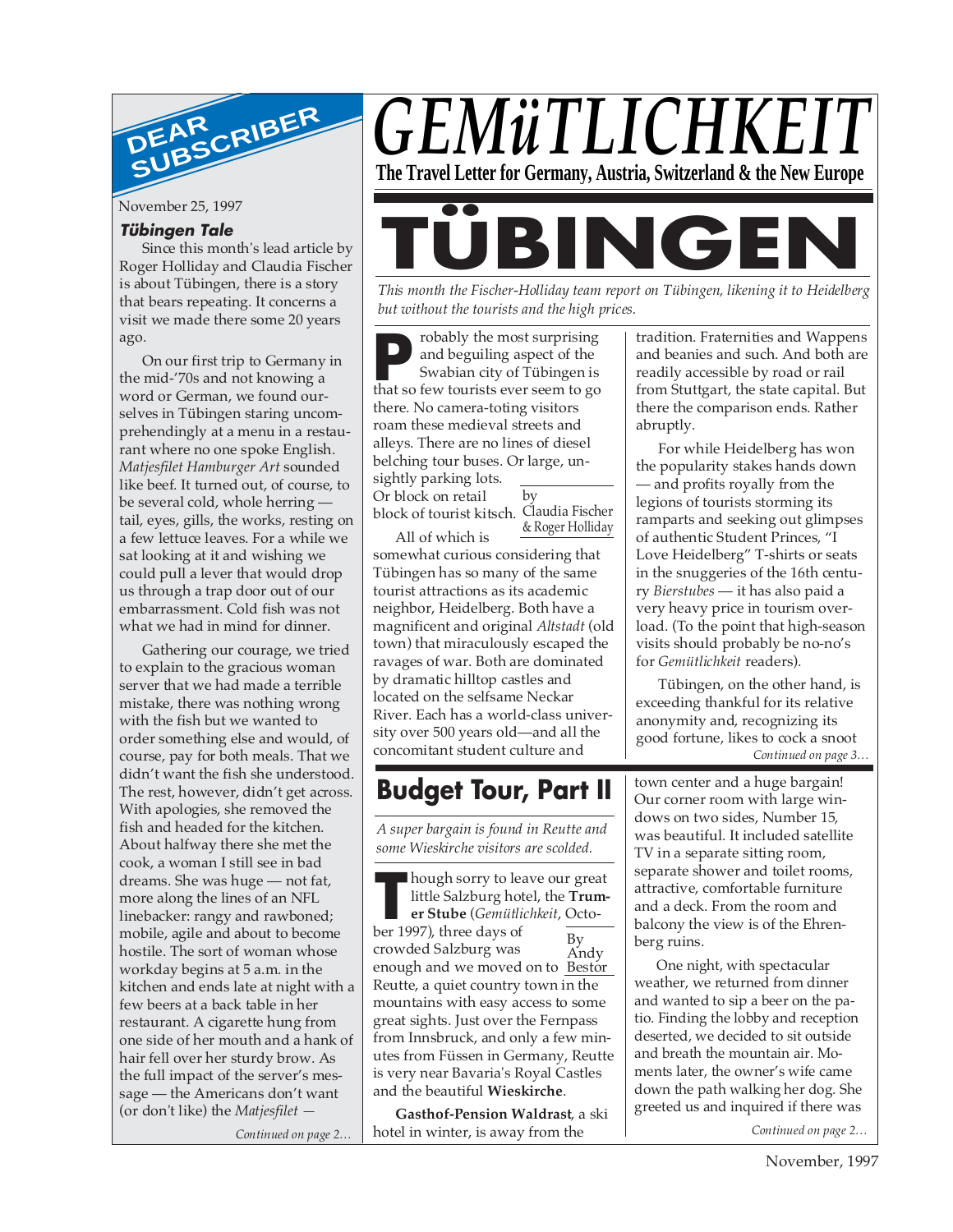#### *DEAR SUBSCRIBER Continued from page 1*

slowly dawned, she began to direct poisonous glances our way. Desperately wanting to get across the message that we accepted full responsibility and expected to pay for both meals, I left my chair and moved toward the two women.

Some travel lessons are learned hard. The chapter on never rejecting anything a German woman cooks was one of them. Frau linebacker straightened to her full six-feet, twoinches and brushed the hair from her eyes with one hand. With the other she pointed her cigarette in my direction and roared — approximately:

*Wenn Sie in Deutschland sind, sollten Sie Deutsch sprechen!!* (When you are in Germany, speak German.)

I slunk back to the table, feeling very much the ugly American. Plates of hot food arrived. We ate quickly, paid and left. The bill, despite our protests, did not include a charge for the *Matjesfilet Hamburger Art. —* RHB

#### *BUDGET TOUR, PART II Continued from page 1*

anything we needed. We asked if it was to late for a beer. She smiled, said no, and immediately brought us some. We sat undisturbed for an hour enjoying the night. Afterward, I carried the bottles in and set them on the bar. Our hosts were at a corner table in the dining room. I thanked them and said good night. We are more familiar with impersonal American motels and not

used to such warmth and hospitality. Gasthof-Pension Waldrast is a special little family hotel. We paid 700 AS (\$58) for our luxurious double room.

Reutte is about 30 minutes from Füssen, home of Germany's two most famous castles. **Hohenschwangau** and **Neuschwanstein**, I am sure, are sights most readers have visited. Thus, there is no need to attempt a description of them here.

I should note, however, that the Neuschwanstein tour was a disappointment. Our tour guide spoke very little English and her poor pronunciation was compounded by an inability to project. In addition, our tour was joined by a group of about 30 Japanese tourists whose Englishspeaking guide translated for this subgroup. The result was an echoing, interrupted presentation. We finally gave up, slid to the back of the tour and viewed the castle without benefit of guide. Tours are 10 DM (\$6) person for each castle.

The nearby **Wieskirche**, another well-known sight, possesses beauty which should be respected. Unfortunately, many of its visitors are too self-centered to do their part in maintaining the church's condition. There is no entry fee and no guards to monitor behavior. The church asks only for a small donation and that visitors follow a few simple rules. No picture-taking inside. But flashbulbs and camera clicks were a constant during our visit. Insensitive camcorder carriers saw the church through their view-finders and never

laid a naked eye on the place. I found this disregard for the wishes of the Wieskirche embarrassing and disturbing and, frankly, it tainted the whole experience.

While in Reutte we tried two restaurants. **Carina**, in Breitenwang, a nice Italian place, has an outdoor patio and family atmosphere. The other, **zum Mohren**, serves heartier dishes such as Hungarian Goulash with polenta. This restaurant also has outdoor seating and service is friendly. At zum Mohren, two dinners, four beers and dessert was 450 AS (\$38). Both places are affordable and serve well-prepared food.

From Reutte we headed north to the scenic Mosel Valley. Enroute we decided to revisit Heidelberg.

**Haide Heidelberg**, a campground, has cabins for rent at about 32 DM (\$19) for two persons. Having been there in 1996, we knew what to expect. The drive from Reutte took four hours.

*Continued on page 8…* In Heidelberg for only one night, we decided to return to a favorite restaurant from our 1996 trip. It was raining on first visit to **Gastätte Essighaus** and we couldn't sit outside. This visit, however, turned out to be the last of nine straight outdoor dinners. But Essighaus was very busy and the service suffered, though the food was still quite good and we were served by the same waitress. Specials include soup, salad and entree for around 12 DM (\$7). Though it is very difficult to recap-

**Gemütlichkeit** (ISSN 10431756) is published monthly by UpCountry Publishing, 2892 Chronicle Avenue, Hayward, CA 94542. TOLL FREE: 800-521-6722 or 510-538-0628. Fax: 510-582-8296. e-mail gemut@pacbell.net. Subscriptions are \$67 per year for 12 issues. While every effort is made to provide correct information in this publication, the publishers can make no guarantees regarding accuracy. Periodicals postage paid in Hayward, CA. **POSTMASTER: SEND ADDRESS CHANGES TO:** Gemütlichkeit, 2892 Chronicle Ave., Hayward, CA 94542 **Editor & Publisher:** Robert H. Bestor, Jr. **Associate Editor:** Elizabeth Schiller **Contributing Editors:** C. Fischer, R. Holliday **Design & Composition:** Paul T. Merschdorf **Consulting Editor:** Thomas P. Bestor **Subscription Dept:** Andy Bestor, K. Steffans Vol. 11, No.11 **GEMÜTLICHKEIT | HOTEL RESTAURANT RATING KEY**<br>November, 1997 – The Trurl Letter for German, Austria Scriberland & the New Europe **November, 1997 Rating Scale Rating Scale Scale Rating Scale Rating Scale Scale Scale Rating Scale Scale** Excellent 16 - 20<br>Above Average 12 - 15 Above Average Average  $\begin{array}{ccc} 8 & - & 11 \\ \text{Adequate} & 8 & - & 7 \end{array}$ Adequate 4 - 7<br>Unacceptable 0 - 3 Unacceptable **Hotel Rating Criteria** People/Service 30% Location/Setting 15%<br>Guestrooms 30% Guestrooms Public rooms 5% Facilities/Restaurant 20% **Special © Designation** By virtue of location, decor, charm, warmth of management, or combination thereof, an especially pleasant establishment. **Value Rating Scale** Outstanding Value 17 - 20 Very Good Value 12 - 16 Average Value Below Average Value A Rip-Off 0 - 4<br>A Rip-Off 0 - 4 **Restaurant Criteria** Food 65% Service 20% Atmosphere 15%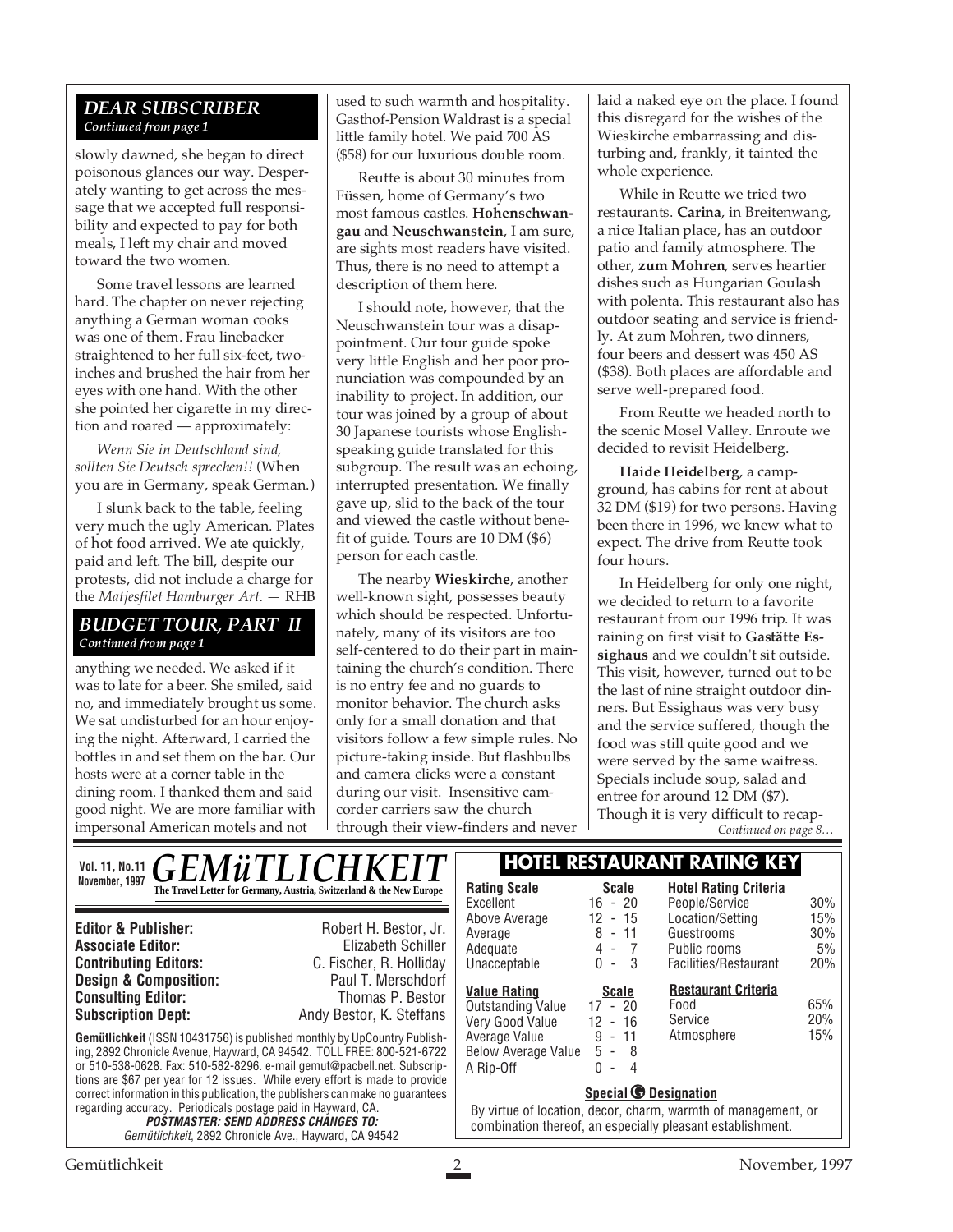#### *TÜBINGEN Continued from page 1*

at its up-river rival with the rather naughty, haughty taunt of *Tübingen halt, was Heidelberg verspricht* (Tübingen has, what Heidelberg promises).

 This is no lucky coincidence, however. No haphazard occurrence. The city fathers have long made a conscious effort to exclude the vices of mass tourism — and the easy money that goes with it — preferring instead to maintain the city's architectural and academic integrity and small town persona.

Their efforts have been supported over the last two decades by a Left leaning city council—one of the few in Baden-Württemberg — and by the Green Party's success in beating back proposals for urban ringroads and commuter rail lines.

Their work has not gone unnoticed. The city's multiple attributes were publicly recognized in 1995 when the German news magazine, *Focus*, voted Tübingen number one in the country for "Quality of Life." It beat out Bonn and Münster and 543 other cities and communities based on several factors such as environmental health, life-style, prosperity, culture, safety and upkeep. "No industrial smokestacks darken the skies and no Autobahn cuts through this city," rhapsodizes the magazine. "Instead, unprecedented numbers of young people in this university town stroll through the historic Market Place, ride their environmentally correct bicycles through the old **Botanical Gardens** or visit the latest exhibit in the art gallery."

By any measure then, it is the university, founded in 1477, that is Tübingen's lynch pin and commanding feature. Half of the city's population — some 85,000 people — are associated with it in one way or another giving added credence to the local saw, "We have a town on our campus."

There is, of course, a downside to all this planned parochialism. *Focus* goes on to report that Tübingen's cost of living is extremely high, and

#### **TÜBINGEN EE**

| Population: 85,000                      |               |     |              |  |  |  |  |  |
|-----------------------------------------|---------------|-----|--------------|--|--|--|--|--|
| <b>University Enrollment: 24,000</b>    |               |     |              |  |  |  |  |  |
| <b>Altitude:</b> 341 meters, 1,119 feet |               |     |              |  |  |  |  |  |
| <b>Distances from:</b>                  |               | KМ  | <b>Miles</b> |  |  |  |  |  |
|                                         | <b>Berlin</b> | 682 | 426          |  |  |  |  |  |
|                                         | Freiburg      | 155 | 97           |  |  |  |  |  |
|                                         | Frankfurt     | 225 | 141          |  |  |  |  |  |

**Rail connections:** Trains leave Stuttgart hourly at 22 minutes past for the one-hour journey. Regular service is also available from Hergatz near Lake Constance.

**ATMs:** Available everywhere.

**Tübingen Tourist Office** Verkehrsverein An der Eberhardsbrücke

Tel. +49/07071/91360 Fax: +49/07071/35070 Open: M-F 0900-2000, Sat 0900-1600, Sun/ Holidays 1400-1700

Publications available in English for a nominal charge:

Tübingen-A Brief History of the Town Tübingen-A Tour Through the Old Town Tübingen-The Hölderlin Tower

A useful fan map of the city is also on sale for 2.30 DM (\$1.35).

**Open Air Food Market-Marktplatz:** Open Monday, Wednesday, Friday.

the rent structure even higher.

From a casual visitor's perspective, the downside can more easily be seen in a tourism infrastructure that's somewhat underdeveloped. Hotel beds are a scarce commodity. Good restaurants are few and far between. And those that accept credit cards even harder to track down — as we found to our cost earlier this year during a horrendous Sunday evening rainstorm.

On that same visit, the Tübingen Tourist Office seemed uncharacteristically chaotic and disinclined to help us find lodgings for the night.

A look through the *Michelin Red Guide for Germany* helps to pinpoint the hotel problem. There are only half a dozen full-service hotels listed in Tübingen as opposed to 20 for Heidelberg. And *Frommer's Guide to Germany* devotes a full 10 pages to Heidelberg hotels, restaurants and sight-seeing. Tübingen gets a paltry two.

These difficulties aside, Tübingen is still very much "worth a detour" on anyone's itinerary. For discerning *Gemütlichkeit* readers, it's almost certainly "worth a journey!"

The city itself is neatly and distinctly divided into two parts. A medieval *Altstadt* of market squares and spouting fountains. Crooked bridges and drinking troughs. Moats and duck-filled ponds. Plunging alleys and ancient yards.

There are Gothic churches, convents and seminaries. And a plethora of plaques, towers and statuary commemorating favorite sons like poets Hölderlin and Mörike, writers Uhland and Hesse, philosophers Hegel and Schelling and astronomer, Johannes Keppler.

Add a placid, unhurried river where students guide their lantern-lit punts on summer nights and residents stroll along the tree-lined island, **Platanenalee**, and Tübingen's Old World atmosphere is complete. Cross through the **Botanical Gardens** on the north side, however, and both architecture and atmosphere change dramatically. From middle ages to modernity in the space of a few meters. From age-old dwellings to broad boulevards, gracious university buildings, libraries, halls of ivy and countless clinics — for Tübingen is known around the world for medical research and expertise that attracts kings, princes and potentates.

Before contemplating a walking tour of the city, drop by the Tourist Office and pick up two useful brochures in English: *A Brief History of Tübingen* and *A Tour Through The Old Town*. Be advised too, that Tübingen can be a little difficult to navigate for the physically challenged. Steep hills and cobbled streets don't make for easy walking.

*Continued on page 4…* The best place to start any Tübingen tour is at one of its two major squares. The **Holtzmarkt** — formerly a timber market — is a popular student gathering place with its fountain of St. George and close proximity to the gaunt and Gothic **Stiftskirche** which boasts one of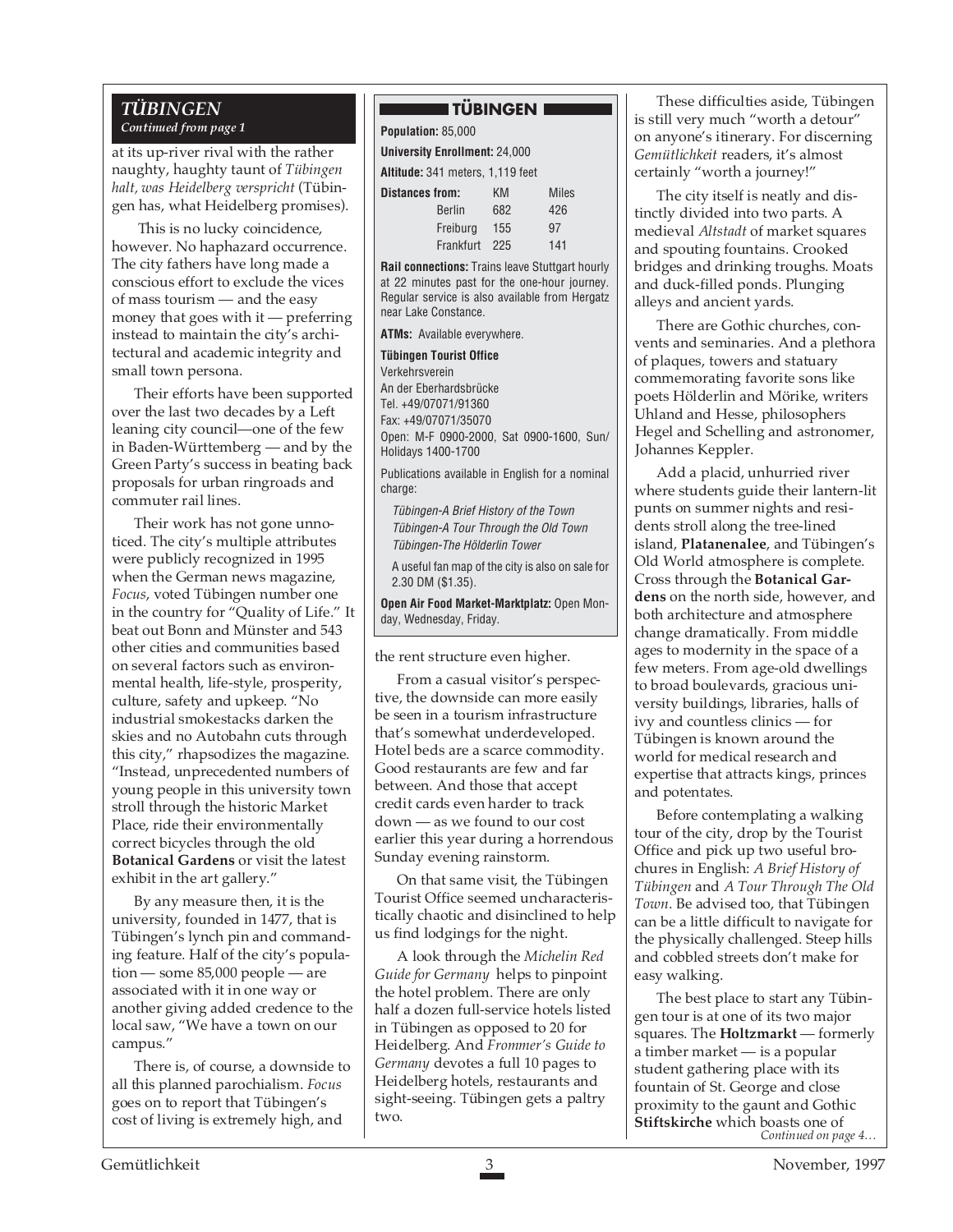#### *TÜBINGEN Continued from page 3*

Germany's most impressive interiors, gorgeous choir screens, a 5th century baptismal font, and stained glass windows from 1480 by Peter Hemmel.

The Holtzmarkt also offers wonderful views across the Neckar and out to the distant Jura Mountains.

Just a *Gasse* away is the even more dramatic and spacious **Marktplatz** dominated by the richly decorated four-story **Town Hall** (1435) and an elaborate astronomical clock created in 1511 by Johannes Stoffler...still ticking away and showing the course of the stars and the phases of the moon.

Center stage is a splendid renaissance fountain of King Neptune copied from one in Bologna while the perimeter of the square features animated bars and cafes covered with brightly colored canopies.

Market days are Monday, Wednesday and Friday.

Climb from there up the steep Burgsteige — one of the oldest and most handsome streets — up to **Schloss Hohentübingen**, a renaissance successor to an 11th century castle and now used for various academic pursuits.

Guided tours of the castle with its prison, cellars and 18,700 gallon vat are possible April-September. But it's worth the walk up for the panoramic view alone.

This is also the part of town populated by the *Gogen* (Schwäbisch dialect for vine growers) well known in Swabia as much for their rich and earthy humor as for their delectable wines.

While the jokes themselves are hardly repeatable in such an upstanding publication as *Gemütlichkeit*, suffice to say there are frequent references to buttocks and outhouses. For those who still want to hear the jokes—but don't know their *Umlauts* from their *Ausfahrts*... translations are available in town.

#### **Hotels**

EDITOR'S As previously mentioned, hotels are a bit scarce in Tübingen and it's a good idea to secure accommodations before arrival.

CHOICE Hotel Am Schloss Half way up the steep cobbled street leading to the castle, the appropriately named Hotel Am Schloss turned out to be a treasure. Our first impressions of it as a lively, friendly, open place began as soon as our cab pulled up to the front door. Big tubs of imaginatively combined flowers flanked the recessed entrance and equally pretty window boxes covered the facade.

The lobby is something of a nonevent — being small and doing double duty as a reception area for the restaurant (more about this later) — but the welcome received is genuinely warm and hospitable. And our jewel of a room now ranks high on our list of all time favorites.

Number 20 is two-and-a-half flights up (there's no elevator) and the hotel's flagship room. Someone with originality, a fine color sense and good taste has been at work here. Basic colors are a heraldic combination of rust red and deep bright blue. Above the sofa is a matted reproduction of an illuminated manuscript. And from the bed you look out French doors at a fabulous view of the *Altstadt*.

But the most incredible aspect of the room is a limed-oak armoire whose doors are entirely covered by a whimsical representation of a medieval prince and princess gazing wistfully into the distance as the prince dips a toe into the moat. The princess appears to be holding a sprig of tarragon.

The bathroom of Number 20 is also a marvel with Corian-style counters, double sinks, a big tub, power shower, heated towel bars and an excellent hairdryer. The only fault; thin towels.

There are 18 rooms in the main portion of the hotel and another 16 divided between two nearby buildings. A few are without *ensuite*

bathroom facilities. The standard rooms are simple and fresh with white walls and Scandinavian-style wood furniture. The excellent bathrooms are fully equipped.

**Daily Rates:** Singles 99 to 130 DM (\$58-\$76), doubles 124-148 DM (\$73- \$87), Room #20 185 DM (\$109). **Contact:** Hotel Am Schloss, Burgsteige 18, D-72070 Tübingen, tel. +49/07071/9294-0, fax 9294-10. **Rating:** QUALITY 15/20, VALUE 18/20

#### Hotel Krone

Across from the Tourist Office, is Tübingen's most prestigious hotel, a fact easily deduced from all the plaques and decals outside the front entrance. The critical ones identify the Krone as the site for local Lions and Rotary Club meetings; usually a good indication of quality — at least in Germany.

The Schlagenhauff family opened this centrally-located hotel in 1885 and has been running things ever since. It's not surprising that an aura of permanence and continuity prevails throughout, from the large, handsome lobby to the 47 comfortable guest rooms, half of which are air-conditioned. Interspersed with all the conveniences travelers expect today are the occasional grandmotherly touches — a lace doily on an armchair, cabbage-rose patterned carpeting and tasseled velvet drapes — which do nothing but add to the charm of this establishment.

Each guest room is decorated differently with good reproduction antique furniture, attractive fabrics and decent artwork. Small but often overlooked touches like closet lights and extra hangers add to the overall comfort level and the bathrooms are fully equipped with double sinks, magnifying mirrors, hairdryers and thick towels.

A gorgeous baronial wooden staircase curves down to the lobby where huge arrangements of fresh flowers are tucked into every corner and a welcoming bowl of shiny apples sits on the front desk. There are also two highly recommended restaurants within, one more formal with a full menu, the other with a

Gemütlichkeit 4 November, 1997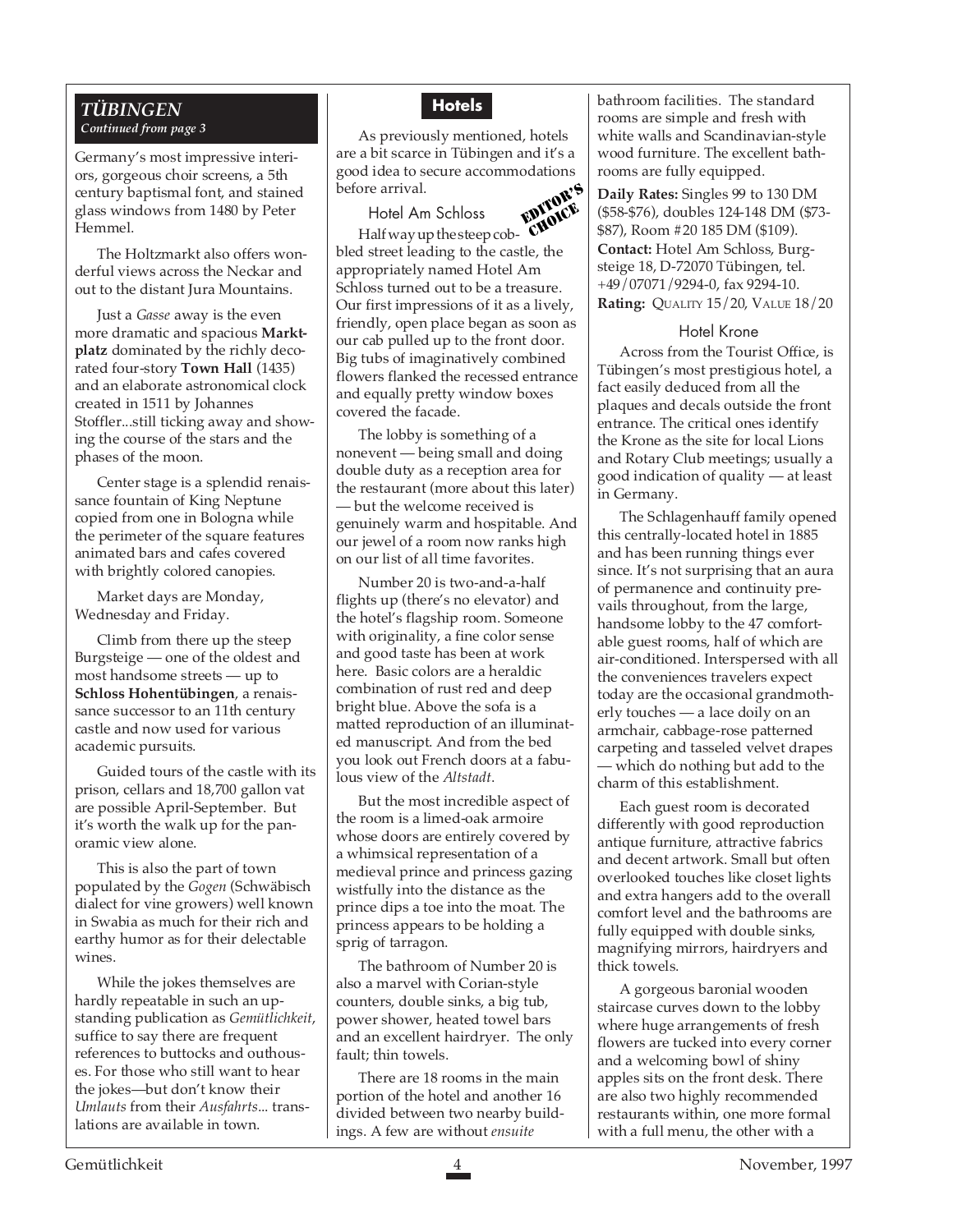#### delightful *Bierstube* atmosphere.

**Daily Rates:** Singles 155-175 DM ( $$91-$103$ ), doubles with WC/shower 190-250 DM (\$112-\$147), with WC/bath 230-290 DM (\$135-\$171). **Contact:** Hotel Krone, Uhlandstrasse 1, D-72009 Tübingen, tel. +49/07071/ 13 31-0, fax 13 31-32.

**Rating:** QUALITY 17/20, VALUE 16/20

#### Hotel Hospiz

The Hospiz is situated at the base of the road leading up to Hohentübingen Castle, so there's less of a climb involved than to the Am Schloss, but since the lobby is up a flight of stairs, even that advantage is lost.

We liked the flowerbedecked exterior and the location of the Hospiz but otherwise found it ordinary. The 35 rooms were clean and outfitted with all the basics but starkly decorated. In the lobby, wicker chairs, banal impressionist genre posters and African violets completed the decorating statement. The staff seemed fairly capable but generally disinterested not only in us but in the guests they were checking out.

**Daily Rates:** Singles 105- 130 DM (\$62-\$88), doubles 160-200 DM. (\$94- \$118)

**Contact:** Hotel Hospiz, Neckarhalde 2, D-72070 Tübingen, tel. +49/07071/ 924-0, fax 924-200.

**Rating:** QUALITY 11/20, VALUE 8/20

#### Hotel Domizil

Built in 1991, and beautifully located on the river bank, the Domizil offers terrific views of the *Altstadt*.

The operative word here is contemporary which can be refreshing — certainly there is no contrived *Schmaltz* to contend with. Essentially this is a hotel intended to attract business travelers who need conference, technical and fitness facilities.

**Daily Rates:** Singles 168 DM (\$99), doubles 202 DM (\$119), doubles/ riverside 225 DM (\$132). **Contact:** Hotel Domizil, Wöhrdstrasse 5-9, D-72072 Tübingen, tel. +49/07071/1 39-0, fax 139-250. **Rating:** QUALITY 15/20, VALUE 13/20

#### **Tübingen: Swabian to the Core**

*T* here should probably be a sign at the entrance of this city which says, "Attention! You are now entering true Schwab Country."

For Tübingen is not just the geographic epicenter of Swabia, it is also where you'll find the *echt* (real) *Schwob* at work and play. Schwabenland, although politically just another of the German Lander, often feels and acts like a different country altogether. It has its own language, carefully disguised as a dialect, but almost incomprehensible, even to other Germans; an instantly recognizable cuisine with *Spätzle*, *Maultaschen* (a sort of ravioli) and *Flädle* (pancakes) found on practically every menu; and a reputation for thrift that rivals the Scots.

The well known jingle, *Schaffe, Spare, Hausle baue, Hund verkaufe, selbe belle*, (Work, save, build a house, sell the dog and do your own barking) does a good job of describing the work ethic and thriftiness of the typical Schwab.

But it's a plaque above a wooden bench in front of the **Am Schloss Hotel** that probably best captures their wry sense of humor. Looking like something that might be seen on a Welsh railway station, the sign reads:

#### "DOHOGGEDDIADIAEMMERDOHOGGED"

Translating very roughly into, "Here sit those who always sit here," this mind and tongue-teaser is guaranteed to raise a smile from anyone who appreciates the Schwabs, their dialect and their distinct sense of the comic.

#### **Restaurants**

#### Hotel Am Schloss

While our rule of thumb is usually to avoid eating in hotels, we made an exception at the Hotel Am Schloss. And were very glad we did.

The decor of the Restaurant Mauganeschtle is simple, with a dark wood ceiling, white walls and wide, multi-paned windows overlooking the city rooftops. Robust green plants sit on broad windowsills and historical prints of Tübingen grace the *Continued on page 6..* 

walls. In nice weather the dining room moves out onto a pretty garden terrace with the same lovely view.

The restaurant specializes in *Swäbisch* food, especially *Maultaschen*, the most famous of all Swabian dishes. These delicacies are best described as little rectangles of

dough filled with meat and vegetables and topped with a sauce or gravy, a sort of Swabian ravioli.

There were 26 varieties on the menu, ranging in price from 13 DM to 20 DM (\$7.60-\$12) for a hearty plateful. In addition to the traditional meat and potato fillings there are some more inventive choices; pear, ham and grated cheese for 14 DM (\$8.20) or light tomato sauce with raisin, nuts and onions for 18 DM (\$10.50).

On our first visit, we tried *Gotz von Berlichingen*, three *Maultaschen* topped with goulash and grated cheese. Another version of the dish, called *Imog dü,* was a trio of *Maultaschen* with cauliflower, ham and light hollandaise sauce. These were priced at 18 DM (\$10.50) and 17 DM (\$10), respectively. All orders come with a good green salad with creamy dill dressing and potato salad.

We actually liked the Mauganeschtle so much we went back for lunch the next day to try the other local specialities. This meal began with semolina soup, a rich broth simmered with the grain at 7 DM (\$4). The main dishes were *Pfannakuacha*, a large crepe folded in half and filled with delicious goulash, and *Hausgemachte* '*Schupfnudeln*' , a browned potato dumpling served with sauerkraut and a thick slab of very good, very smoky, bacon for 17 DM (\$10).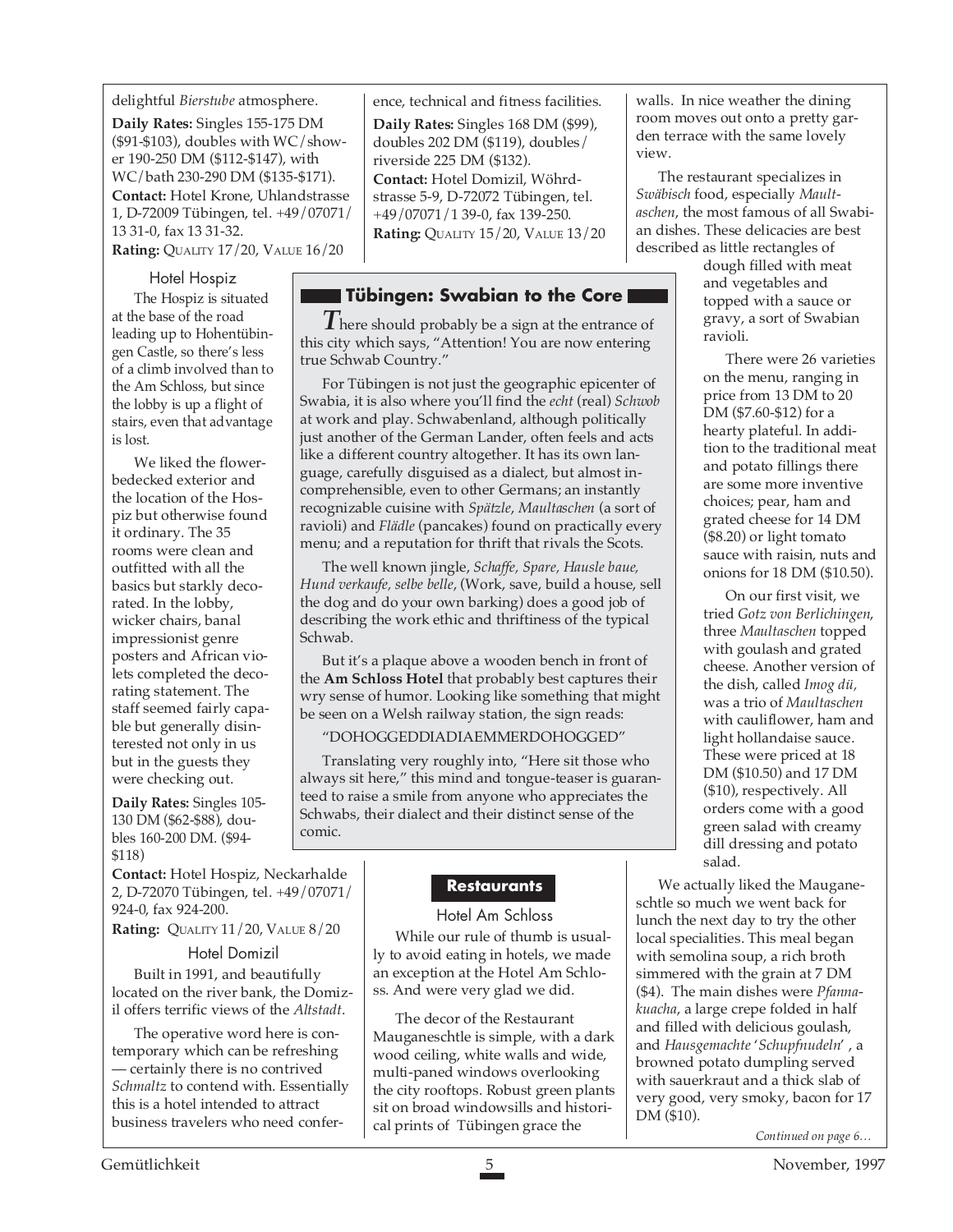#### *TÜBINGEN Continued from page 5*

The wine list is impressive, too, featuring local white wines such as 1994 Gennaut Tübinger Oberzwerch for 22 DM (\$13) and 1993 Schlossgut Hohenbeilstein at 37 DM (\$22). Wine by the glass is offered for under 7 DM (\$4).

Restaurant Mauganeschtle, Burgsteige 18, Tübingen, tel. +49/07071/ 9-29-40, fax 92 94 10.

**Rating:** QUALITY 17/20, VALUE 15/20.

#### Restaurant-Weinstube Forelle

Another worthy dining choice is the Restaurant-Weinstube Forelle, situated on a small street that leads down to the Marktplatz.

The dining room is dominated by wood paneling that runs about six feet up the walls. Above the wood, elaborate sepia drawings of grapevines and cupids fill the remaining space to a high ceiling which is similarly embellished.

There's an old ceramic stove and doves in a fountain are etched into the glass of the front window. Tables are covered with linen cloths, candles and pots of fresh ivy and tiny red roses. Very atmospheric indeed.

Many local favorites are served here including an assortment of pork and veal dishes with *Spätzle* and salad in the 18 to 31 DM (\$11-\$18) range. A few vegetarian dishes are also on the menu. But the name *Forelle (*trout) is a good indicator that here the real emphasis is on fish. Dinners of *Bachforelle* (stream trout) and *Seelach (*lake trout) costing 26 DM (\$15) and 23 DM (\$14) are understandably popular.

Our *Forellenfilets* in *Salbeibutter mit Petersilien Kartoffeln und Brattsalat* (three trout filets in sage butter with parsley potatoes and spinach salad) (27 DM/\$16) were perfectly prepared and delicious. Also a success were *Schweinemedallions mit frischen Pfifferlingen, handgemachten Spätzle und Salat (*pork medallions with fresh wild mushrooms, handmade noodles and salad) (27 DM/\$16). In both

cases, the portions were generous.

We tried the Stettener Pulvermächer Riesling Kabinett Trocken for 31 DM (\$18). Although there is an extensive list of wines by the bottle, or served in little handled mugs, we noticed many of the patrons drank beer with their meal.

The Forelle, owned for many years by the Family Bauer, is small with a seating capacity of just 40 and reservations are always recommended. On the night we visited there was only one server so, although remarkably efficient, the service was a bit slow — be prepared to relax and enjoy the lively scene.

Restaurant-Weinstube Forelle, Kronenstrasse 8, Tübingen, tel. 2 40 94, fax 2 44 39. No credit cards. **Rating:** QUALITY 14/20, VALUE 12/20



#### **An Old Favorite Scores Again** We just returned from a 15-day trip to Germany, our sixth in 12 years, and wanted to share with you our satisfaction with the **Hotel Anker** (Obertorstrasse 6, D-97828 Marktheidenfeld, tel. +49/09391/600 40, fax 600 477) (*Gemülichkeit* Aug. '95, July '91, Oct. '90) in Marktheidenfeld, just west of Würzburg.

Our room was large and wellfurnished, light switches were conveniently located, and the bathroom was large and well-lit.

But what really made the Anker exceptional was the atmosphere of friendliness, warmth and desire to please the guests. The entire Deppisch family is to be commended for its superb job in managing the hotel down to the last detail and making the guest feel at home. You can't walk down a hallway or past the reception desk without feeling that these people really care.

Breakfast was served at the table, a first for us in our several trips. The price of a double room was 220 DM

(\$129), worth every bit of it, in our opinion.

A bonus that comes with the Anker is the town of Marktheidenfeld itself, a pleasant little place surrounded by the Franconian countryside and convenient to Würzburg and to the Frankfurt Airport. It was a relaxing place to spend the last afternoon and evening after a busy two-week itinerary. The drive to the airport took just over an hour on A-3.

Other hotels worth mentioning are the **Turmwirt** in Oberammergau, **St. Nepomuk** (Obere Mühlbrücke 9, D-96049, +49/0951/ 98420, fax 9842100) (*Gemütlichkeit* Aug. '95, Aug. '93) in Bamberg and **St. Josef** in Würzburg.

Access and parking at the latter two was a challenge, but then we could all probably write a book about our experiences in accessing and parking at hotels in Germany, Austria and Switzerland. It's part of the challenge and satisfaction of being an independent traveler.

> ELLIS & ZITA BICK WEBSTER GROVES MO

#### **Bargain Near St. Moritz**

Enclosed is a brochure for the **Hotel Maloja Kulm** (CH-7516, Maloja, tel. +41/082/43105, fax 434 66), located just a few kilometers south of St. Moritz, Switzerland, on highway #3. What a wonderful find I just had to pass on to my fellow readers.

I highly recommend this lovely, quiet hotel as a wonderful alternative to the more expensive hotels of St. Moritz. The staff was very friendly and helpful, rooms spacious, nice views of the high mountains, and a great breakfast.

Mr. Kirchner, the manager, speaks excellent English and provides excellent tips on travel in the area. It is a great place for hikers. The evening meals were very good with several choices.

The cost for the double room was 200 Sfr. (\$144) which included breakfast and dinner for both of us.

> RONALD BLAKE ALTAMONTE SPRINGS, FL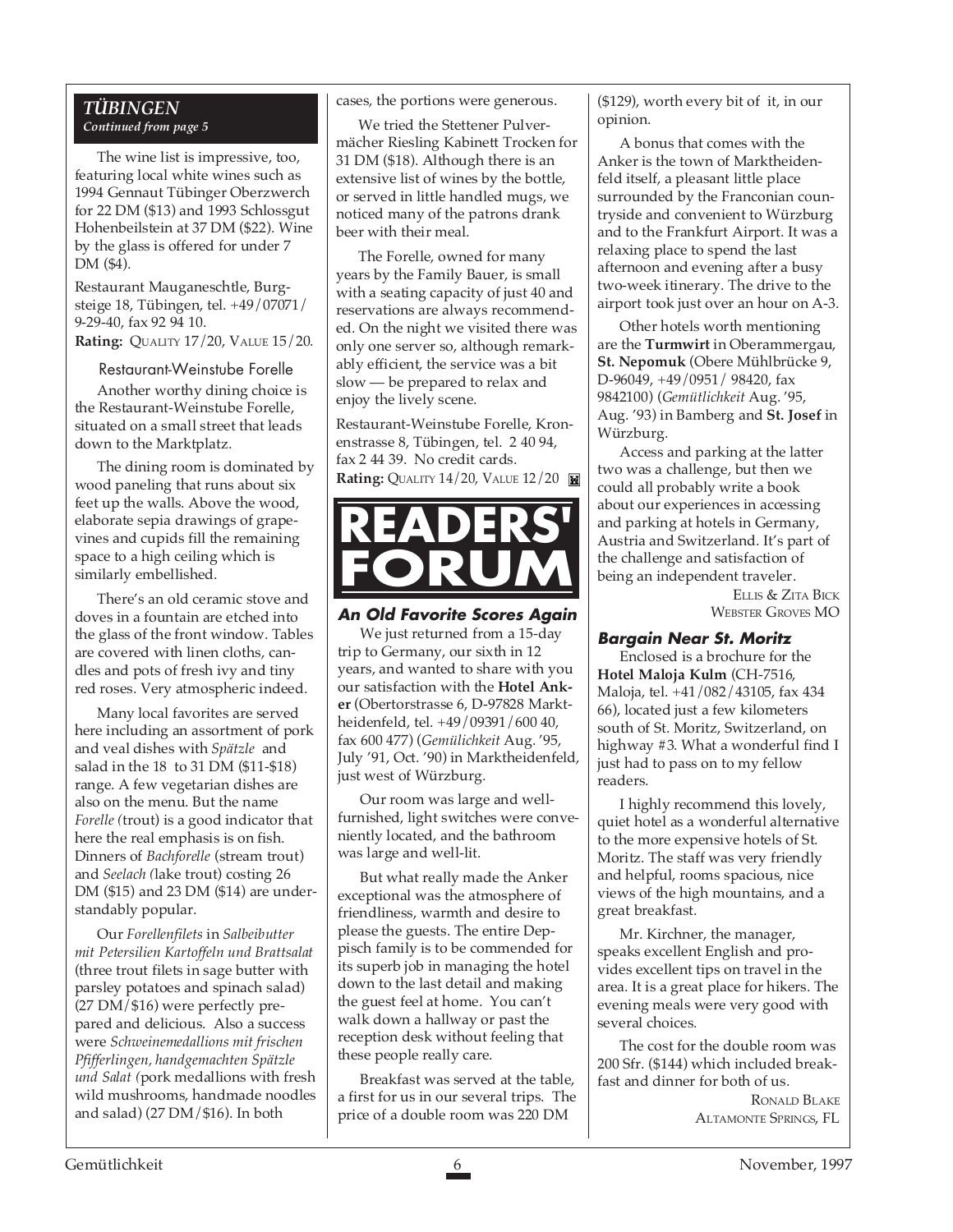#### **Meersburg Restaurant**

I am enclosing my two-year renewal. I enjoy *Gemütlichkeit* very much.

A recent auto rental in Germany turned out to be a Hyundai Sonata! My immediate reaction was negative, but I must tell you it was a terrific car; larger than a Vectra, with air-conditioning, ample trunk space and comfortable for four or five. (More than two, take care to limit baggage.)

I also want to tell you about the **Alte Post Restaurant** on Seepromenade in Meersburg. Beautiful outdoor dining right where the Bodensee ships make regular passenger stops. Beautiful view of the lake and snow covered Alps in the distance. Lots of "action," with shops, other restaurants and people to watch.

Wonderful menu and reasonable prices. Average 20/25 DM (\$12-\$15) for delicious meat or fish platters. Local specialty from lake is *Felschen* (a fresh water whitefish) but they also have good *Forellen* (trout). I finished off with a mammoth piece of hot *Apfelstrudel* with vanilla ice cream and whipped cream for 4.5 DM (\$2.65) and it could easily have fed three persons.

The owners are Doris and Manfred Habrunner, great people. Doris is a beautiful and sophisticated woman of about 40. She handles the customers while Manfred takes care of the kitchen. This is a must if you are in the area.

You can take your car on the ferry to or from Konstanz, and that in itself is worth doing.

The Bodensee is a beautiful area, yet not on the usual American routes. Very few tours bother, yet it is a short trip from the Black Forest and well worth the time. We spent four wonderful days there...our fourth visit, and we will be returning before long.

> GENE LOPOTEN LOWER GWYNEDD PA

## **Europe Travel Digest**

■ A double room in a five-star hotel in Zürich for \$88? Amazing but true. It's at the **Hotel Inter-Continental**, about two kilometers northwest of the Zürich Bahnhof. The hotel's normal rack rate for a double room is about \$270. The \$88 deal can be found at **TravelWeb** (http:// www.bestwest-ern.com) on the Internet. At the site, go to "Clickit weekends" for a worldwide list of hotels that offer special rates for the coming weekend. In mid-November we found these prices:

Berlin: **Forum Hotel**, 132 DM (\$78) Berlin: **Inter-Continental**, 197 DM (\$116) Frankfurt: **Forum Hotel**, 197 DM (\$116) Frankfurt: **Inter-Continental**, 232 DM (\$136) Geneva: **Inter-Continental**, 290 Sfr. (\$209) Leipzig: **Inter-Continental**, 190 DM (\$112) Montreux: **Royal Plaza Inter-Continental**, 137 Sfr. (\$99) Stuttgart: **Inter-Continental,** 167 DM (\$98) Vienna: **Bristol**, 2200 AS (\$183) Vienna: **Imperial**, 2700 AS (\$225) Vienna: **Inter-Continental**, 1625 AS (\$135) Zürich: **Inter-Continental**, 122 Sfr. (\$88) Zürich: **Sheraton Atlantis**, 185 Sfr. (\$183)

Each weekend's listings are posted the previous Monday.

Visitors to the site can determine availability and making bookings online.

Another interesting feature allows site visitors to register for e-mail alerts on a variety of discount travel deals. For example, each Tuesday morning since registering at the site we have been sent a list of the hotels offering discounts for the following weekend.

Those who can't get on the Internet, or are using unsecure browsers or ones that do not support forms, can book directly with the hotels.

■ **The Swiss Travel System** has announced prices for 1998. There is a 40% companion discount for the **Swiss Pass** and the **Swiss Flexi Pass**.

#### Swiss Pass

|         |       | Single Pass |       | Per Person Price for 2 |  |
|---------|-------|-------------|-------|------------------------|--|
|         | $1-C$ | $2-C$       | $1-C$ | $2-C$                  |  |
| 4 days  | \$264 | \$188       | \$211 | \$150                  |  |
| 8 days  | \$316 | \$238       | \$253 | \$190                  |  |
| 15 days | \$368 | \$288       | \$294 | \$230                  |  |
| 21 days | \$403 | \$320       | \$322 | \$256                  |  |
| 1 month | \$508 | \$400       | \$406 | \$320                  |  |

#### Swiss Flexi Pass

Good for three or more days (maximum 6) travel in one month.

|            | Single Pass |       | Per Person Price for 2 |       |  |
|------------|-------------|-------|------------------------|-------|--|
|            | 1-C         | $2-C$ | 1-C                    | $2-C$ |  |
| Three days | \$264       | \$176 | \$211                  | \$141 |  |
| Add'l days | \$30        | \$24  | \$24                   | \$19  |  |
|            |             |       |                        |       |  |

■ **KD River Cruises of Europe** is offering a 10% discount for 1998 bookings paid in full by December 31, 1997. The discount can be added to seasonal discounts of 15% for April and May cruises and 10% discounts for July cruises.

Fares for the company's Rhine river Connoisseur Cruises, for example, which range from \$815 to \$1,170, can be reduced by early booking to \$624 and \$1,308. Two and threenight, "Three River Cruises" on the Rhine, Mosel and Main rivers, normally \$315 to \$665, drop to as low as \$241 and \$509 using the discounts. KD also offers cruises on the Danube and Elbe rivers.

Contact: KD River Cruises of Europe, 914-696-3600 or 800-346-6525 from the eastern U.S. In the west, phone 415-392-8817 or 858-8587. Web site: http://www.rivercruises.com.

■ The luxurious **Le Mirador Hotel and Spa**, located above the east end of Lac Léman (Lake Geneva) and the town of Vevey, is the first five-star European hotel to ban smoking throughout its public areas.

Well, almost. According to the hotel's U.S. public relations firm, one "separately-ventilated" lounge will remain for smokers as will a few guest rooms, also "separately-ventilated."

*Continued on page 8…* Rooms rates at Le Mirador range from 310 to 610 Sfr. (\$223-\$439). Contact: **Le Mirador Hotel and Spa,** CH-1801 Le Mont-Pèlerin, tel. +41/ 021/925 1111, fax 925 1112.